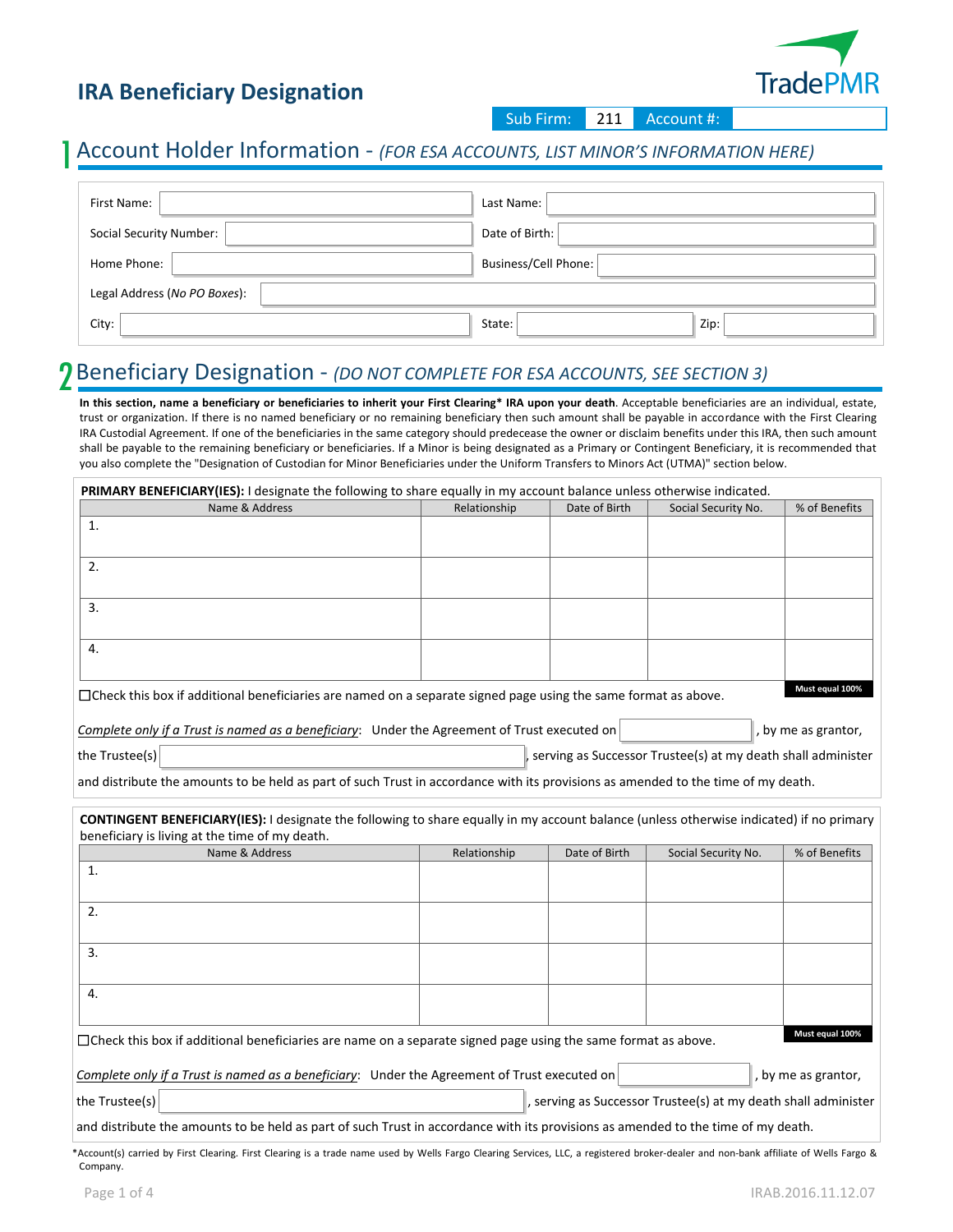#### Continued Beneficiary Designation - *(DO NOT COMPLETE FOR ESA ACCOUNTS, SEE SECTION 3)*

| DESIGNATION OF CUSTODIAN FOR MINOR BENEFICIARIES UNDER THE UNIFORM TRANSFERS TO MINORS ACT (UTMA)                                        |                               |  |  |  |
|------------------------------------------------------------------------------------------------------------------------------------------|-------------------------------|--|--|--|
| If a minor beneficiary is designated, I designate                                                                                        | as Custodian for such minor   |  |  |  |
| beneficiary under the Uniform Transfers to Minors Act (UTMA) of the State of my domicile. If the foregoing named Custodian is unable or  |                               |  |  |  |
| unwilling to serve for any reason, I designate                                                                                           | as Successor Custodian. If no |  |  |  |
| Custodian is named, or if the foregoing named Custodian(s) are unable or unwilling to serve for any reason, I designate the Executor or  |                               |  |  |  |
| Administrator of my Will as Custodian for such minor beneficiary. If no Custodian is named or acting under the foregoing provisions, the |                               |  |  |  |
| guardian of such minor beneficiary, whether appointed under a will or by court, shall become successor Custodian for such minor          |                               |  |  |  |
| beneficiary.                                                                                                                             |                               |  |  |  |

# 3 Educational Savings Account (ESA) Information

| Name:                | Social Security #:                                                                           | Phone: | Cell Phone:                      |
|----------------------|----------------------------------------------------------------------------------------------|--------|----------------------------------|
| Address (No PO Box): | City:                                                                                        | State: | Zip:                             |
|                      | $\Box$ Check here if an additional monthly statement should be mailed to this address.       |        |                                  |
|                      | INDIVIDUAL ESTABLISHING THIS ACCOUNT (Depositor - If different from Responsible Party above) |        |                                  |
| Name:                | Social Security #:                                                                           |        | Amount of Initial Contributions: |

#### **SUCCESSOR BENEFICIARY (***Who inherits the assets of the ESA at the death of the original designated beneficiary***)**

If you wish to designate a successor Designated Beneficiary in the event of death, the beneficiary must be a "Member of the Family" of the original Designated Beneficiary as defined by the Internal Revenue Service and outlined in the First Clearing Education Savings Account Custodial Agreement and must be under the age of 30 on the date of the original Designated Beneficiary's death. If the successor beneficiary does not meet these requirements, assets in the ESA will not be distributed to them upon death of the original Designated Beneficiary.

| Beneficiary Name:             | Social Security #: | Relationship: | Date of Birth: | Designated %: |
|-------------------------------|--------------------|---------------|----------------|---------------|
|                               |                    |               |                |               |
|                               |                    |               |                |               |
| Address ( <i>No PO Box</i> ): | City:              | State:        | Phone:<br>Zip: |               |
|                               |                    |               |                |               |
|                               |                    |               |                |               |

# 4 Per Stirpes Designation - *OPTIONAL*

Complete Section 4 only if you want the primary and/or contingent beneficiaries named in Section 2 to share in the IRA per stirpes. This designation is optional. Per Stirpes is a method of distributing the assets should a beneficiary predecease the accountholder. A per stirpes designation means that if a beneficiary named in Section 2 of this form dies before you, upon your death, the predeceased beneficiary's share will pass to his or her descendants pursuant to state law. For example, in Section 2 of this form you have named 2 primary beneficiaries, Beneficiary A and Beneficiary B. They are to share equally the assets of the account. Both Beneficiaries have 2 children. If you make a per stirpes designation and both beneficiaries survive you, 50 % will be paid to Beneficiary A and 50% will be paid to Beneficiary B. If Beneficiary A survives you but Beneficiary B predeceases you, upon your death 50% is paid to Beneficiary A and the other 50%, that would normally be paid to Beneficiary B, will be divided equally and paid to the two children of Beneficiary B. In order to make the designation complete, you must designate a Personal Representative or a "role". A role is described as an executor or trustee. Your Financial Advisor cannot be named in this capacity. Upon your death, First Clearing will rely on the instructions provided by this individual for proper distribution instructions. This is a simplified example of per stirpes.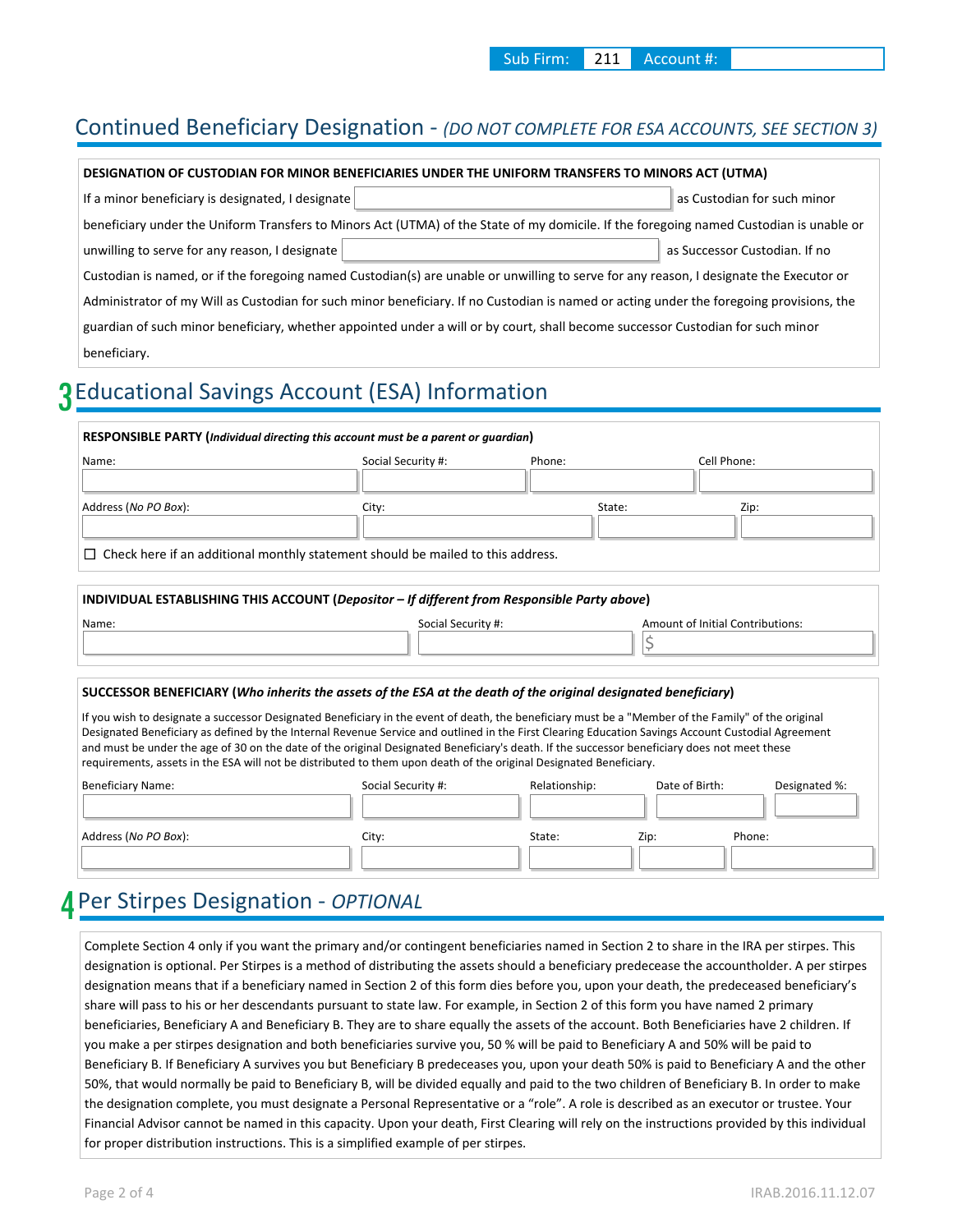#### Continued Per Stirpes Designation - *OPTIONAL*

Before making this designation, you should obtain a complete explanation from your Legal Advisor. It is important that you have a full understanding prior to completing this section. Section 4 is a two-part section, both section 4a and 4b must be completed.

4a. In this section, Section 4a, you will need to select at least one of the choices. Or, if applicable to both beneficiaries, select both

- □ I designate the primary beneficiaries named in Section 2 to share in the IRA per stirpes. This will entitle the share of a named predeceased primary beneficiary to pass to his/her descendants pursuant to state law.
- □ I designate the Contingent beneficiaries named in Section 2 to share in the IRA per stirpes. This will entitle the share of a named pre-deceased contingent beneficiary to pass to his/her descendants pursuant to state law.

4b. In order to make this designation complete, select one of the check boxes in Section 4b below and provide the requested information. You cannot name your Financial Advisor in this capacity.

- □ I designate a Personal Representative to provide First Clearing with the proper identity of any unnamed beneficiaries and the extent of their interest in the IRA identified above. My Personal Representative will be:
- □ I designate an individual serving in a specific capacity or role to provide First Clearing with the proper identity of any unnamed beneficiaries and the extent of their interest in the IRA identified above. The individual serving in the role of will provide the proper identity to First Clearing.

# 5 Non-Standard Designation of Beneficiary(ies) - *OPTIONAL*

Complete this section if your beneficiary or beneficiaries is named in a supplemental document. If you have NOT named your beneficiary in Section 2 because it does not fit the format and specifications, complete this section and attach the supplemental document. In order to accept this beneficiary designation, a personal representative or a "role" must be designated. A role is described as an executor or trustee. First Clearing will rely on the instructions provided by this individual regarding the distribution of assets. Please seek legal advice before making this election.

My beneficiary designation is provided in a supplemental document, which I have signed and is attached to this Change of Beneficiary ☐ Form.

☐

as my Personal Representative, who will provide First Clearing with the

distribution instructions upon my death.

 $\Box$  I designate the individual serving in a specific capacity or role to provide First Clearing with the distribution instructions upon my death. The individual serving in the role of will provide the will provide the will provide the proper identity to First Clearing.

# 6 Certification

I have established the individual retirement account pursuant to the First Clearing Self-Directed Individual Retirement Account Custodial Agreement. I desire to use, and First Clearing has agreed that I may use, this IRA Change of Beneficiary in order to designate the primary and contingent beneficiaries of my IRA. This Beneficiary form supersedes and replaces any prior beneficiary designations, including without limitation any beneficiaries designated on my IRA Enrollment Form. Except to the extent that the following designations of primary and contingent beneficiaries shall supersede those shown on the Enrollment Form, the terms and provisions of the Enrollment Form shall continue to be effective and shall apply to the primary and contingent beneficiaries named above.

I understand that First Clearing may choose, in its sole discretion, not to make a distribution of my IRA to any beneficiaries who are not specifically named in this Beneficiary Designation (for example the unnamed heirs of a deceased beneficiary) unless and until First Clearing has been instructed by the person named or described above (i.e. personal representative or role) or by a court of competent jurisdiction, or otherwise receives evidence satisfactory to it, as to the proper identity of such unnamed beneficiaries and the extent of their interest in my IRA. First Clearing and the respective directors, officers, employees, agents and representatives may rely on such instructions or satisfactory evidence, and each is hereby released and discharged from any liability arising from or related to the distribution of my IRA in reliance on such instructions or evidence.